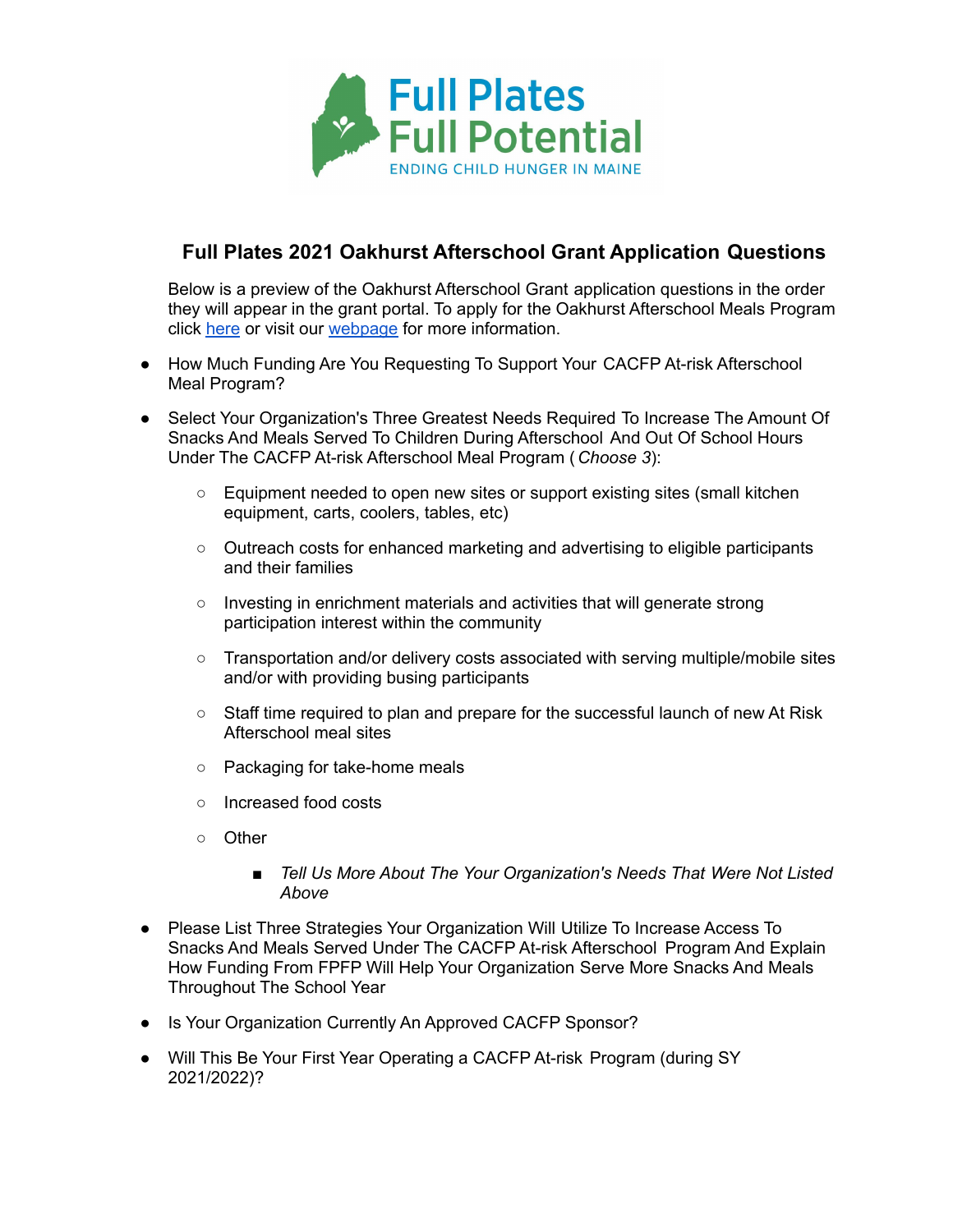- Please Explain Your Project Plan And Timeline For Becoming An Approved CACFP At-risk Sponsor -
- Please Describe Any Enrichment Activities Being Offered After School In Your District Or Community - Who Will You Partner With In Your School Or Community To Provide After School Enrichment Activities And Support For Afterschool Meals?
- Tell Us About Your Organization's Outreach And Marketing Plans *(Who Is The Target Audience And How Do You Plan To Ensure This Audience Knows About CACFP At-risk Afterschool Meals Being Served By Your Organization? List Any Partners Your Organization Will Collaborate With In Your Community To Promote Participation)*
- How Does Your Organization Plan To Sustain Increased Participation From Any Funded Projects In Future Years?
- What Is Your Current Average Daily Participation (ADP) Of Meals Served Under The CACFP At-risk Afterschool Program?
- What Is Your Projected ADP In The Next 12 Months?
- How Many Meal Sites Are You Operating In SY 2020/2021?
- Are You Opening Any New CACFP At-Risk Afterschool Meal Sites In The Next 12 Month?
- How Many New Sites Are You Opening Over The Next 12 Months?
- Please Tell Us Why These New CACFP At-risk Afterschool Meal Sites Were Chosen
- How Many Days Per Week Do You Currently Serve CACFP At-risk Afterschool Meals?
- On Average, How Many Days Per Week Will You Be Serving Meals Over The Next 12 Months?
- To Date, How Many Total Meals Have You Served Under The CACFP At-risk Afterschool Program?
- How Many Total Meals Do You Project To Serve In The Next 12 Months?
- Would You Like To Upload A Breakdown Of Your Funding Request?
	- Please Upload A Breakdown Of Your Funding Request
- Please Provide A Breakdown Of Funding Requested For Your Project Including Line Item And Amount
- Please Upload Any Quotes You've Received For Desired Equipment Purchases
- What Else Would You Like Us To Know?
- Please Upload Any Supporting Materials

## *Questions?*